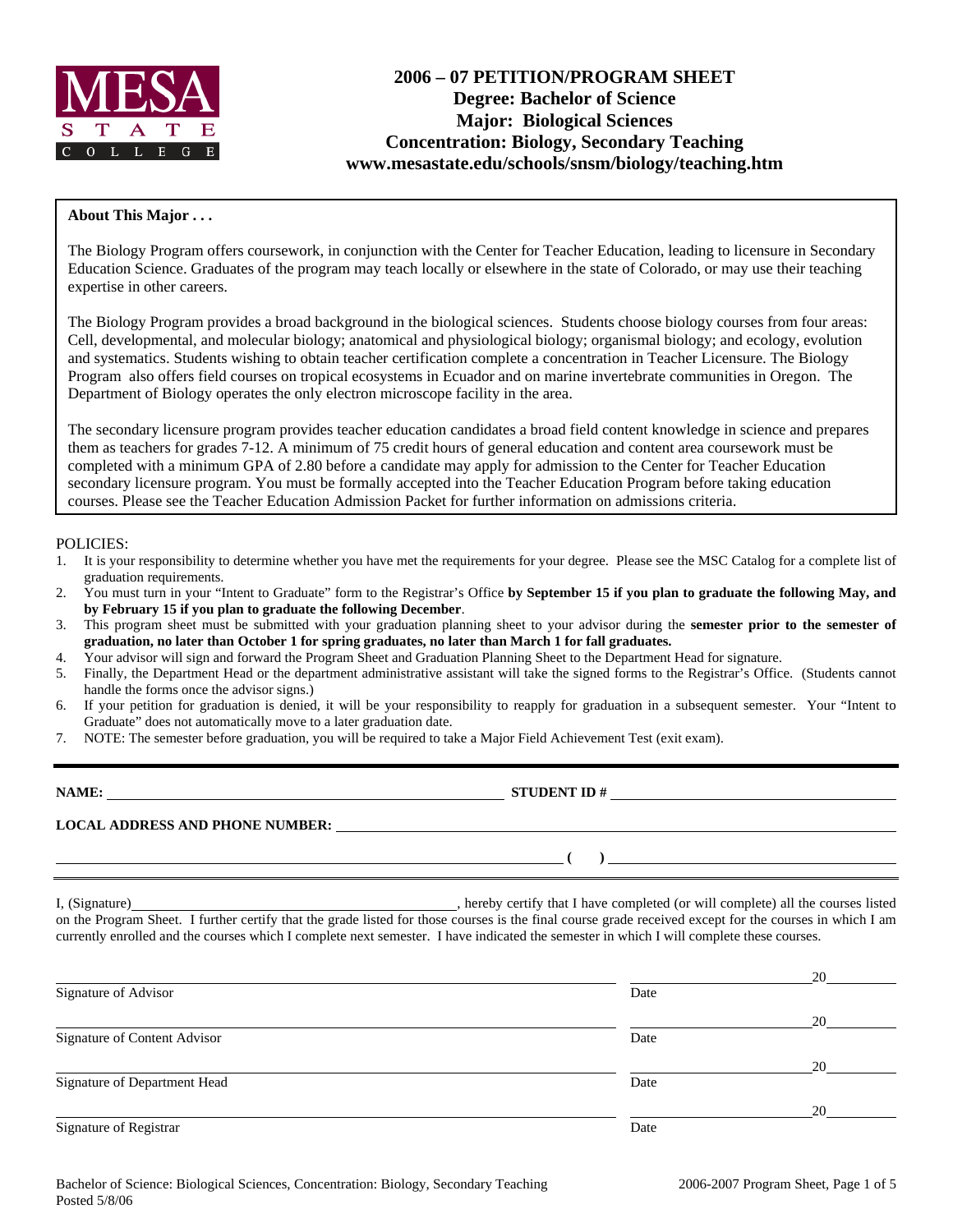- Must earn 125 semester hours and meet the academic residency requirements to earn a baccalaureate degree at Mesa State College.
- Must earn a minimum of 40 semester hours in upper division courses (i.e., 300-level and 400-level courses).
- A cumulative grade point average of 2.8 or higher must be maintained for all courses.
- When filling out this program sheet a course can only be used once, i.e., no double counting is allowed between categories.
- Excess KINA/HPWE courses beyond the two required and pre-collegiate courses (usually numbered below 100) cannot be used for graduation. • All degree requirements must be completed as described. Any exceptions or substitutions must be recommended in advance by the faculty advisor and approved by the Department Head. Courses related to teacher licensure must also be approved by the Teacher Education Dept.
- It is recommended that students work closely with a faculty advisor when selecting courses and scheduling classes prior to registration.
- Students are required to participate in exit examinations or other programs deemed necessary to comply with the college accountability requirement.
- Students must PASS the PLACE or PRAXIS II exam in the content area prior to commencing the internship. Also, ALL other coursework toward the degree must be successfully completed prior to the internship.

General Education Requirements (Minimum of 33 semester hours) See the M.S.C. catalog for the list of courses that meet the general education categories.

| Trns/Subs<br>Credit<br>Grade<br><b>Term</b><br>Year<br>Course<br>No.<br>English: ENGL 111 and 112 (6 semester hours, must receive a<br>"B" or better, must be completed by the time the student has 60<br>semester hours) | Trns/Subs<br>No.<br>Credit<br>Grade<br>Term<br>Year<br>Course<br>Humanities or Social/Behavioral Science: (3 semester hours) |  |  |  |  |
|---------------------------------------------------------------------------------------------------------------------------------------------------------------------------------------------------------------------------|------------------------------------------------------------------------------------------------------------------------------|--|--|--|--|
| *ENGL                                                                                                                                                                                                                     | Fine Arts: (3 semester hours)                                                                                                |  |  |  |  |
| *ENGL                                                                                                                                                                                                                     |                                                                                                                              |  |  |  |  |
| *ENGL 129, Honors English, may be substituted for ENGL 111 and ENGL<br>112. Must earn a grade of "B" or better. May need to take additional<br>electives.                                                                 |                                                                                                                              |  |  |  |  |
| <b>Humanities:</b> (6 semester hours)                                                                                                                                                                                     | Natural Sciences: (minimum 6 semester hours, at least one course<br>must include a lab)                                      |  |  |  |  |
|                                                                                                                                                                                                                           | <b>BIOL</b><br>105                                                                                                           |  |  |  |  |
|                                                                                                                                                                                                                           | 105L<br><b>BIOL</b><br>Choose one course from ENVS 101, GEOL 103, GEOL 104,<br>GEOL 105, CHEM 100, PHYS 101                  |  |  |  |  |
| Social and Behavioral Sciences: (6 semester hours)                                                                                                                                                                        |                                                                                                                              |  |  |  |  |
| <b>PSYC</b><br>233                                                                                                                                                                                                        |                                                                                                                              |  |  |  |  |
|                                                                                                                                                                                                                           | Applied Studies: (3 semester hours)                                                                                          |  |  |  |  |
| (PSYC 233 required with a grade of "B" or better)                                                                                                                                                                         | <b>SPCH</b><br>102                                                                                                           |  |  |  |  |
|                                                                                                                                                                                                                           | (SPCH 102 Required with a grade of "B" or better)                                                                            |  |  |  |  |
| Other Requirements (10 semester hours)                                                                                                                                                                                    |                                                                                                                              |  |  |  |  |
| Kinesiology: (3 Semester Hours)                                                                                                                                                                                           | <b>Bachelor of Science Degree Distinction:</b>                                                                               |  |  |  |  |
| Trns/Subs<br>Year<br>Course<br>No.<br>Credit<br>Grade<br>Term                                                                                                                                                             | (7 semester hours) Must earn a "C" or better in both courses.                                                                |  |  |  |  |
| <b>KINE/HPWA</b><br>100<br>$\overline{1}$                                                                                                                                                                                 | Term<br>Trns/Subs<br>Course<br>No.<br>Credit<br>Grade<br>Year                                                                |  |  |  |  |
| <b>KINA/HPWE</b><br>1                                                                                                                                                                                                     | MATH*<br>113<br>$\overline{4}$                                                                                               |  |  |  |  |
| <b>KINA/HPWE</b>                                                                                                                                                                                                          | <b>STAT</b><br>3 <sup>1</sup><br>200                                                                                         |  |  |  |  |
| See the M.S.C. catalog for the list of approved KINA/HPWE/Selected DANC<br>courses.                                                                                                                                       | *Math 113 or higher level math as approved by advisor                                                                        |  |  |  |  |
|                                                                                                                                                                                                                           |                                                                                                                              |  |  |  |  |
| Biology - Leading to Secondary Teacher Licensure Major Requirements (80 Semester Hours)                                                                                                                                   |                                                                                                                              |  |  |  |  |
| Trns/Subs<br>No.<br>Credit<br>Grade<br>Term<br>Year<br>Course<br>Required Courses (41 semester hours)                                                                                                                     | Trns/Subs<br>Credit<br>Grade<br>Term<br>Course<br>No.<br>Year                                                                |  |  |  |  |

| Course              | 110.                                 | <b>ULCUIL</b>  | <b>State</b> | 1 U.H | t vai | 111370000 | Course                                        | 110.       | <b>CICUIL</b> | <b>State</b> | 1 U.H. | a vai | <b>THIS DUDS</b> |
|---------------------|--------------------------------------|----------------|--------------|-------|-------|-----------|-----------------------------------------------|------------|---------------|--------------|--------|-------|------------------|
|                     | Required Courses (41 semester hours) |                |              |       |       |           |                                               |            |               |              |        |       |                  |
| <b>BIOL</b>         | <u>106</u>                           |                |              |       |       |           | *Choose either GEOL 111/111L or GEOL 113/113L |            |               |              |        |       |                  |
| <b>BIOL</b>         | <u>106L</u>                          |                |              |       |       |           | $*GEOL$                                       |            |               |              |        |       |                  |
| <b>BIOL</b>         | 107                                  |                |              |       |       |           | *GEOL                                         |            |               |              |        |       |                  |
| <b>BIOL</b>         | 107L                                 | $\overline{2}$ |              |       |       |           | <b>GEOL</b>                                   | 112        |               |              |        |       |                  |
| <b>BIOL</b>         | 386                                  |                |              |       |       |           | <b>GEOL</b>                                   | 112L       |               |              |        |       |                  |
| <b>CHEM</b>         | 121                                  | 4              |              |       |       |           | <b>PHYS</b>                                   | -111       |               |              |        |       |                  |
| <b>CHEM</b>         | 121L                                 |                |              |       |       |           | <b>PHYS</b>                                   | 111L       |               |              |        |       |                  |
| <b>CHEM</b>         | <u>122</u>                           |                |              |       |       |           | <b>PHYS</b>                                   | <u>112</u> |               |              |        |       |                  |
| <b>CHEM</b>         | 122L                                 |                |              |       |       |           | <b>PHYS</b>                                   | 112L       |               |              |        |       |                  |
| Continued on page 3 |                                      |                |              |       |       |           |                                               |            |               |              |        |       |                  |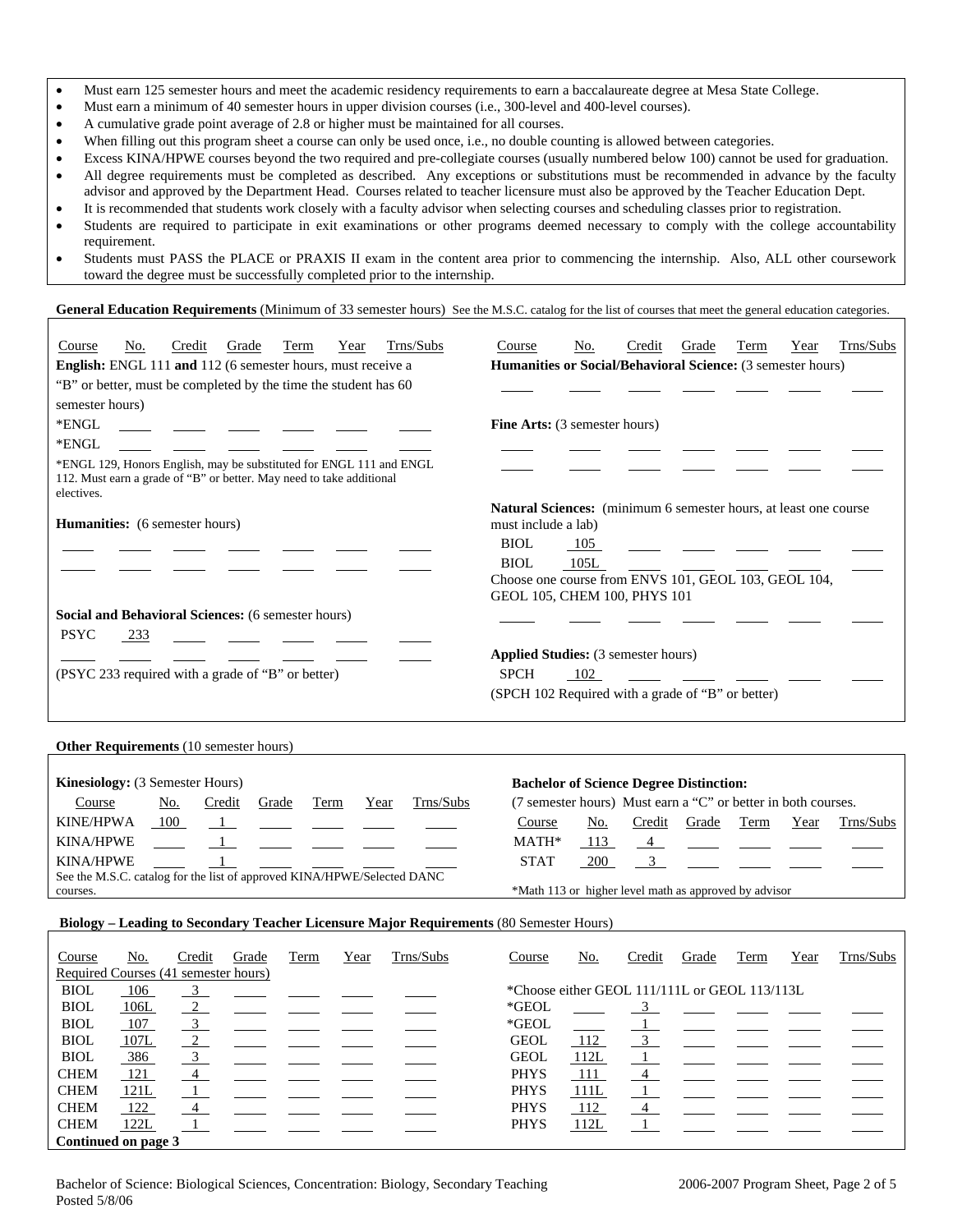| No.<br>Course<br><b>Biology Electives (10 Upper Division Semester Hours)</b> | Credit | Grade | Term<br>Year | Trns/Subs | Course                                                   | No. | Credit | Grade | Term | Year | Trns/Subs |
|------------------------------------------------------------------------------|--------|-------|--------------|-----------|----------------------------------------------------------|-----|--------|-------|------|------|-----------|
| <b>BIOL</b><br><b>BIOL</b><br><b>BIOL</b><br><b>BIOL</b>                     |        |       |              |           | <b>BIOL</b><br><b>BIOL</b><br><b>BIOL</b><br><b>BIOL</b> |     |        |       |      |      |           |

#### **Secondary Education Requirements** (29 Semester Hours)

| Course      | No.    | Credit | Grade    | Term | Year | Trns/Subs                                                                | Course<br>*Prerequisites: ENGL 111, ENGL 112, SPCH 102, PSYC 233 (all with a grade of B or better), Declared major in Biology - Leading to Secondary | No.  | Credit | Grade | Ferm | Year | Trns/Subs |
|-------------|--------|--------|----------|------|------|--------------------------------------------------------------------------|------------------------------------------------------------------------------------------------------------------------------------------------------|------|--------|-------|------|------|-----------|
|             |        |        |          |      |      |                                                                          |                                                                                                                                                      |      |        |       |      |      |           |
|             |        |        |          |      |      | Teacher Licensure and formal acceptance to the Teacher Education Program |                                                                                                                                                      |      |        |       |      |      |           |
| <b>EDUC</b> | $211*$ |        | $\sim$ 2 |      |      |                                                                          | <b>EDUC</b>                                                                                                                                          | 497  |        |       |      |      |           |
| <b>EDUC</b> | 342    |        |          |      |      |                                                                          | <b>EDUC</b>                                                                                                                                          | 497D |        |       |      |      |           |
| <b>EDUC</b> | 343    |        |          |      |      |                                                                          | <b>EDUC</b>                                                                                                                                          | 499G |        |       |      |      |           |
| <b>EDUC</b> | 442    |        |          |      |      |                                                                          |                                                                                                                                                      |      |        |       |      |      |           |
|             |        |        |          |      |      |                                                                          |                                                                                                                                                      |      |        |       |      |      |           |

Students must PASS the PLACE or PRAXIS II exam in the content area prior to commencing the internship. Also, ALL other coursework toward the degree must be successfully completed prior to the internship.

### **GRADUATION INFORMATION**

See the "Undergraduate Graduation Requirements" in the Mesa State College catalog for additional graduation information. **A 2.8 Minimum Cumulative Grade Point Average is required.**

**GENERAL EDUCATION REQUIREMENTS** (Minimum of 33 Semester Hours) See current Mesa State College catalog for list of courses that fulfill the requirements below. If one (or more) of the selections below is required in your major, you must use it to fulfill the major requirement and **make a different selection to meet the general education requirement. The courses may not be used to fulfill both requirements.**

**English – 6** Semester Hours (Must be **completed** before student has 60 semester hours. Must receive grade of "B" or above.) ENGL 111 **and** ENGL 112 **or** ENGL 129 *(by permission)*

**Humanities – 6** semester hours

**Social and Behavioral Sciences – 6** semester hours (PSYC 233 required with a "B" or better.)

**Humanities or Social/Behavioral Sciences – 3** semester hours

**Fine Arts – 3** semester hours

**Natural Sciences – 6** semester hours (BIOL 105 & 105L required.) Choose one course from ENVS 101, GEOL 103, GEOL 104, GEOL 105, CHEM 100, PHYS 101

**Applied Studies – 3** semester hours (SPCH 102 required with a "B" or better.)

#### **OTHER REQUIREMENTS** (10 Semester Hours)

**Kinesiology – 3** Semester Hours Each student must take KINE/HPWA 100 together with two KINA/HPWE/Selected DANC courses. See current catalog for listing.

### **Degree Distinction – 7** Semester Hours

MATH 113 College Algebra (Or a higher level math as approved by advisor) – 4 semester hours STAT 200 Probability and Statistics - 3 semester hours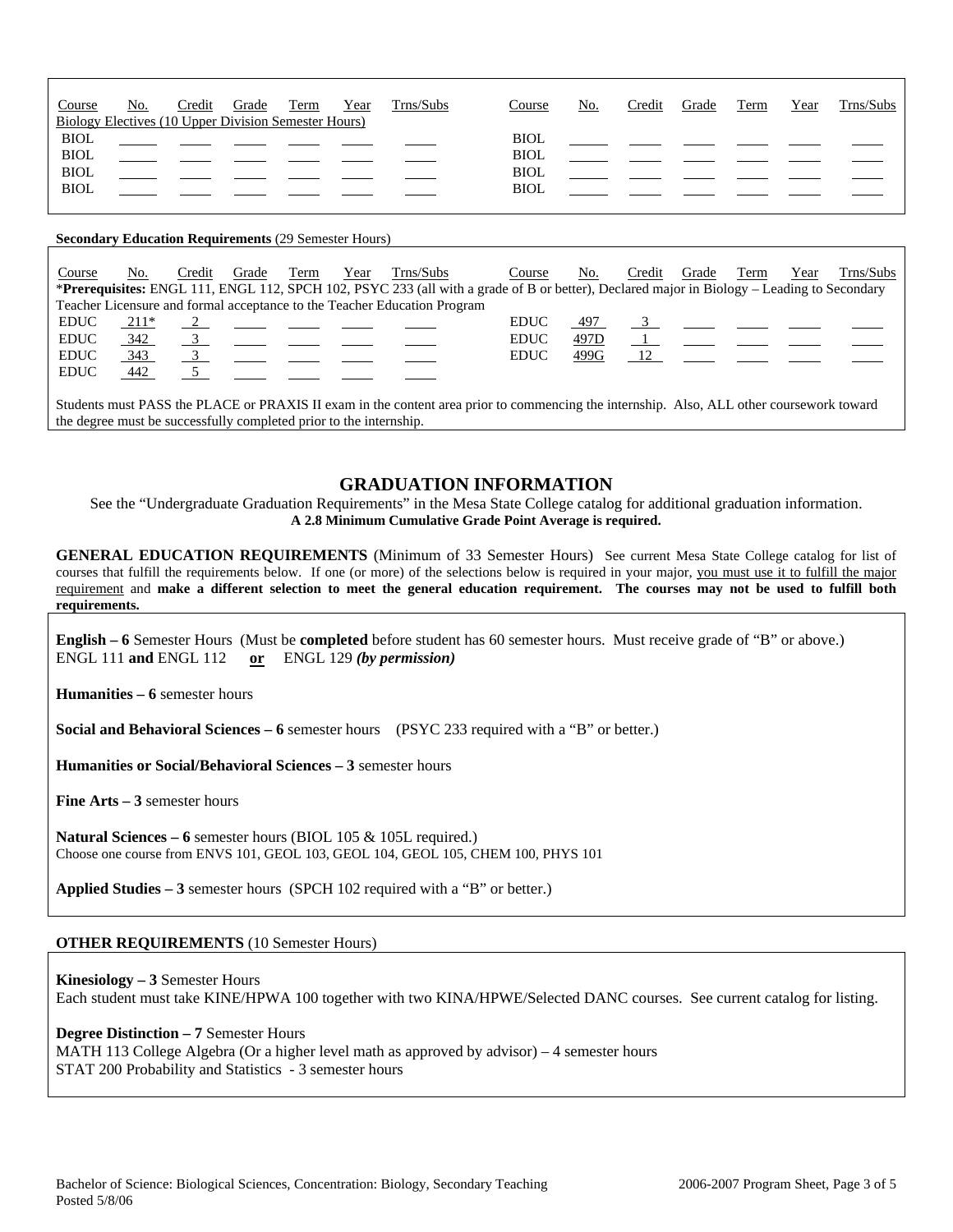## **Biology – Leading to Secondary Teacher Licensure** (80 Semester Hours)

| <b>Required Courses (41 semester hours):</b>                                 |  |
|------------------------------------------------------------------------------|--|
| BIOL 106 Principles of Animal Biology                                        |  |
| <b>BIOL 106L Principles of Animal Biology</b>                                |  |
| Laboratory                                                                   |  |
| <b>BIOL 107 Principles of Plant Biology</b>                                  |  |
| BIOL 107L Principles of Plant Biology Laboratory                             |  |
| <b>BIOL 386 Introduction to Science Education</b>                            |  |
| <b>CHEM 121 Principles of Chemistry</b>                                      |  |
| <b>CHEM 121L Principles of Chemistry Laboratory</b>                          |  |
| CHEM 122 Principles of Organic Chemistry                                     |  |
| CHEM 122L Principles of Organic Chemistry Laboratory                         |  |
| PHYS 111 General Physics                                                     |  |
| PHYS 111L General Physics Laboratory                                         |  |
| PHYS 112 General Physics                                                     |  |
| PHYS 112L General Physics Lab                                                |  |
| GEOL 111/111L Principles of Physical Geology and Laboratory                  |  |
| or GEOL 113/113L Field-Based Introduction to Physical Geology and Laboratory |  |
| GEOL 112 Principles of Historical Geology                                    |  |
| GEOL 112L Principles of Historical Geology Laboratory                        |  |
|                                                                              |  |

# **Biology Electives (10 semester hours)**

10 semester hours Upper Division Biology Courses

### **Secondary Education Requirements** (29 semester hours)

|                                                                                      | *Prerequisites: ENGL 111, ENGL 112, SPCH 102, PSYC 233 (all with grade of B or better) and declared major in Biology - Leading to |  |  |  |  |  |  |
|--------------------------------------------------------------------------------------|-----------------------------------------------------------------------------------------------------------------------------------|--|--|--|--|--|--|
| Secondary Teacher Licensure and formal acceptance into the Teacher Education Program |                                                                                                                                   |  |  |  |  |  |  |
| 2 semester hours                                                                     | 20 Field Experience Hours                                                                                                         |  |  |  |  |  |  |
| 3 semester hours                                                                     | 20 Field Experience Hours                                                                                                         |  |  |  |  |  |  |
| 3 semester hours                                                                     | 20 Field Experience Hours                                                                                                         |  |  |  |  |  |  |
| 5 semester hours                                                                     | 60 Field Experience Hours                                                                                                         |  |  |  |  |  |  |
| 3 semester hours                                                                     | 80 Field Experience Hours with EDUC 497D                                                                                          |  |  |  |  |  |  |
| l semester hour                                                                      |                                                                                                                                   |  |  |  |  |  |  |
| 12 semester hours                                                                    | 600 Field Experience Hours                                                                                                        |  |  |  |  |  |  |
|                                                                                      |                                                                                                                                   |  |  |  |  |  |  |

### **Students must PASS the PLACE or PRAXIS II exam in the content area prior to commencing the internship. Also, ALL other coursework toward the degree must be successfully completed prior to internship.**

Students are required to participate in exit examinations or other programs deemed necessary to comply with the college accountability requirement. All degree requirements must be completed as described above. Any exceptions or substitutions must be recommended in advance by the faculty advisor, approved by the Department Head and the Teacher Education Department.